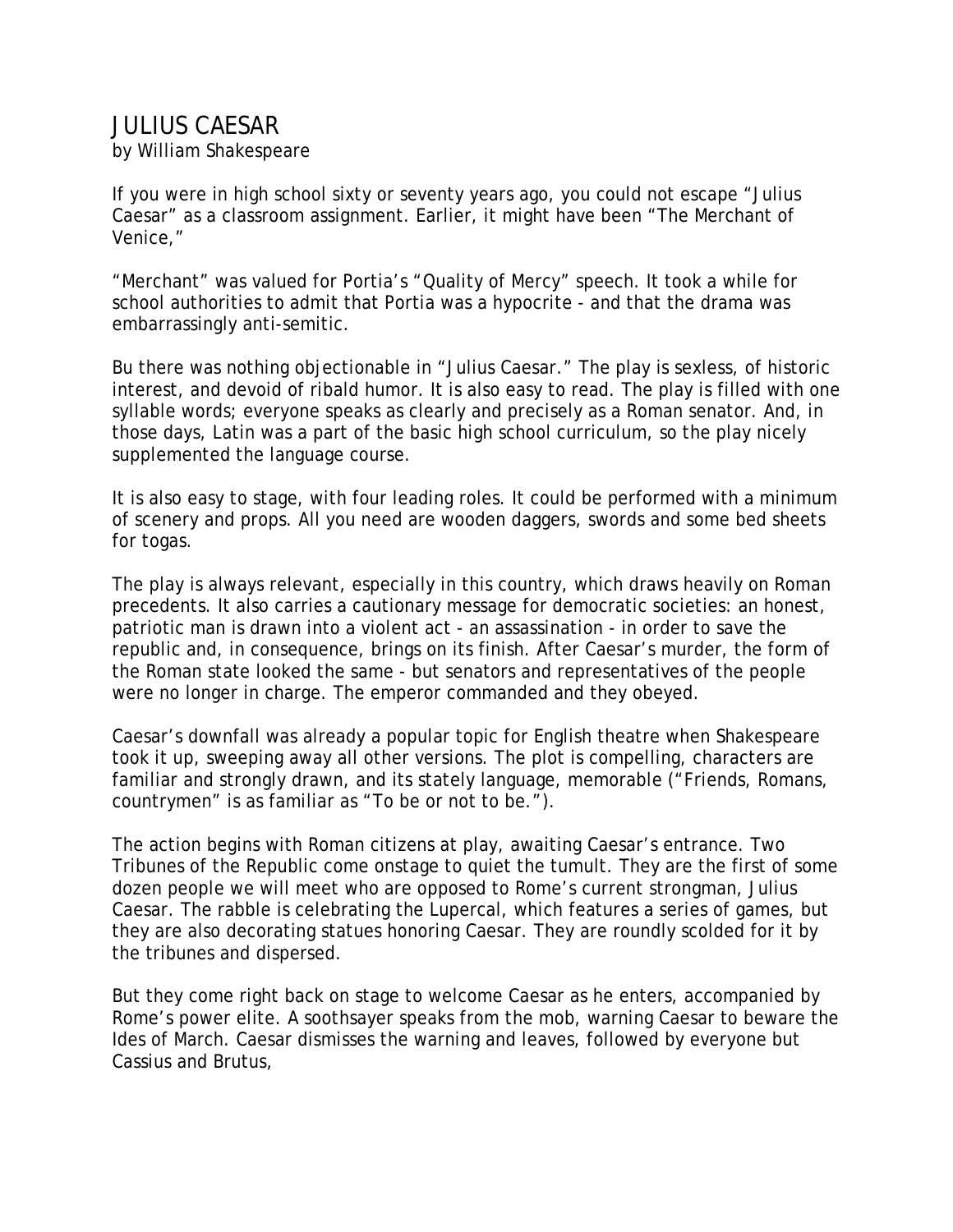Both men come from noble families, but Brutus is the more highly esteemed because everyone acknowledges that he is "an honorable man," a descendant of patriots. Cassius starts to work on Brutus, trying to recruit him into a plot to overthrow Caesar.

Cassius uses flattery and reason to seduce Brutus and it starts to work. Casca arrives to tell them of the games attended by Caesar and how Antony, one of Caesar's favorites, offered him a crown, which he refused three times. When asked what Cicero had to say, Casca replies that he spoke in Greek, which he did not understand, saying "It was Greek to me," giving us another familiar phrase from Shakespeare.

Cassius is left alone, feeling sure that he will be able to win Brutus' support for Caesar's assassination.

Attention shifts from Cassius to Brutus in the second act. It is night and Rome experiences not only violent storms, but several bad omens. Brutus reads letters that have been sent to him. They are forgeries by Cassius, who wants to deceive Brutus into thinking that many Romans want him to rise against Caesar.

The conspirators come to Brutus' home to work out their assassination plot. Cassius wants to kill Mark Antony as well, but Brutus objects that a second murder would spoil the nobility of their action; they should be "sacrificers, not butchers." This is not the only time that Cassius will be overruled by Brutus and, every time, Brutus is wrong.

After the conspirators leave, Brutus wife, Portia, pleads with him to share with her the secret that so obviously burdens him. Portia is a shrewd observer and she knows that something is wrong, but Brutus rebuffs her.

Attention then shifts to Caesar. He is preparing to visit the senate when his wife, Calpurnia, begs him to stay home. She has had a disturbing nightmare which seems to predict his murder. He reluctantly agrees. But when Decius, one of the conspirators, comes to accompany Caesar to the senate, he interprets Calpurnia's dream innocently and persuades Caesar to leave.

It is interesting to note here that, if Brutus and Caesar had listened to their wives, the plot would have been undone. The men are victimized by their masculine pride; Portia and Calpurnia are more insightful, but their warnings are dismissed.

Caesar receives two more warnings on his way to the senate, but disregards both. Antony is drawn away from the scene by Decius Brutus and the conspirators cluster about Caesar with a petition, then attack him. The final sword thrust comes from Brutus, which elicits Caesar's disbelieving cry, "You, too, Brutus? Then fall Caesar." The line was so familiar in Latin to English schoolchildren of Shakespeare's time that it is rendered in Latin: "Et tu, Brute."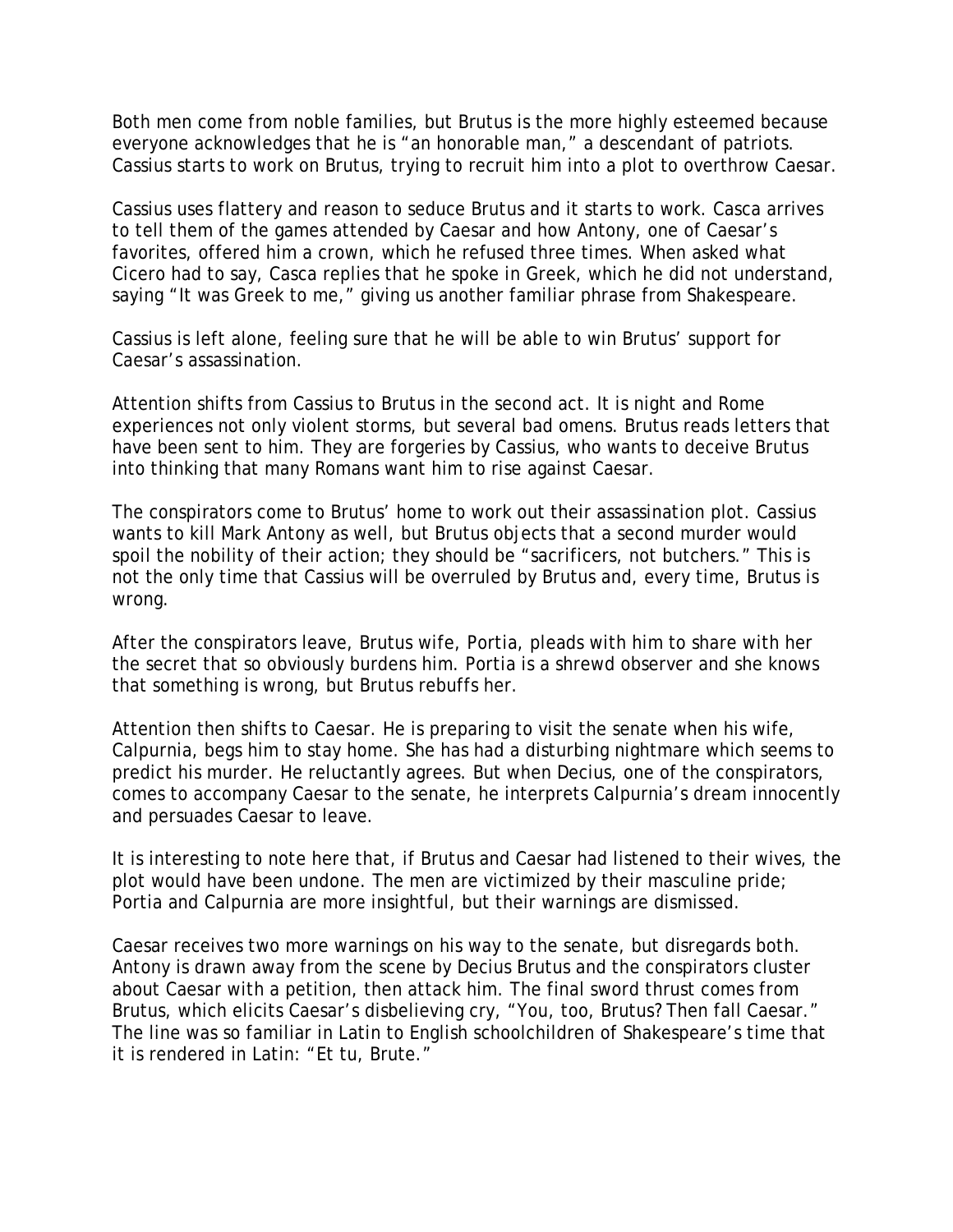The crowd scatters; the conspirators bathe their arms and swords in Caesar's blood in order to parade through the city as liberators. Antony returns and makes a show of friendship to the murderers, taking each one by the hand and calling each by name. He asks why they have killed Caesar. Brutus replies that he will answer that question in a funeral oration. Antony then seeks permission to speak as well. Cassius objects, but is again overruled by Brutus.

When Antony is left alone with Caesar's body, he reveals his true feelings and vows revenge.

Brutus and Cassius go to the Forum to address the citizens. They split up, with Cassius leaving to talk to another part of the crowd (off stage) and Brutus begins his exhortation:

Romans, countrymen, and lovers! hear me for my cause, and be silent, that you may hear: believe me for mine honour, and have respect to mine honour, that you may believe: censure me in your wisdom, and awake your senses, that you may the better judge. If there be any in this assembly, any dear friend of Caesar's, to him I say, that Brutus' love to Caesar was no less than his. If then that friend demand why Brutus rose against Caesar, this is my answer: --Not that I loved Caesar less, but that I loved Rome more. Had you rather Caesar were living and die all slaves, than that Caesar were dead, to live all free men? As Caesar loved me, I weep for him; as he was fortunate, I rejoice at it; as he was valiant, I honour him: but, as he was ambitious, I slew him. There is tears for his love; joy for his fortune; honour for his valour; and death for his ambition. Who is here so base that would be a bondman? If any, speak; for him have I offended. Who is here so rude that would not be a Roman? If any, speak; for him have I offended. Who is here so vile that will not love his country? If any, speak; for him have I offended. I pause for a reply.

(The crowd responds): None, Brutus, none.

Then none have I offended. I have done no more to Caesar than you shall do to Brutus.

After that unconsciously prophetic line, Brutus welcomes Mark Antony into the pulpit and leaves. What follows is a brilliant bit of political oratory, beginning with the familiar, "Friends, Romans, Countrymen." Antony uses every trick of the orator's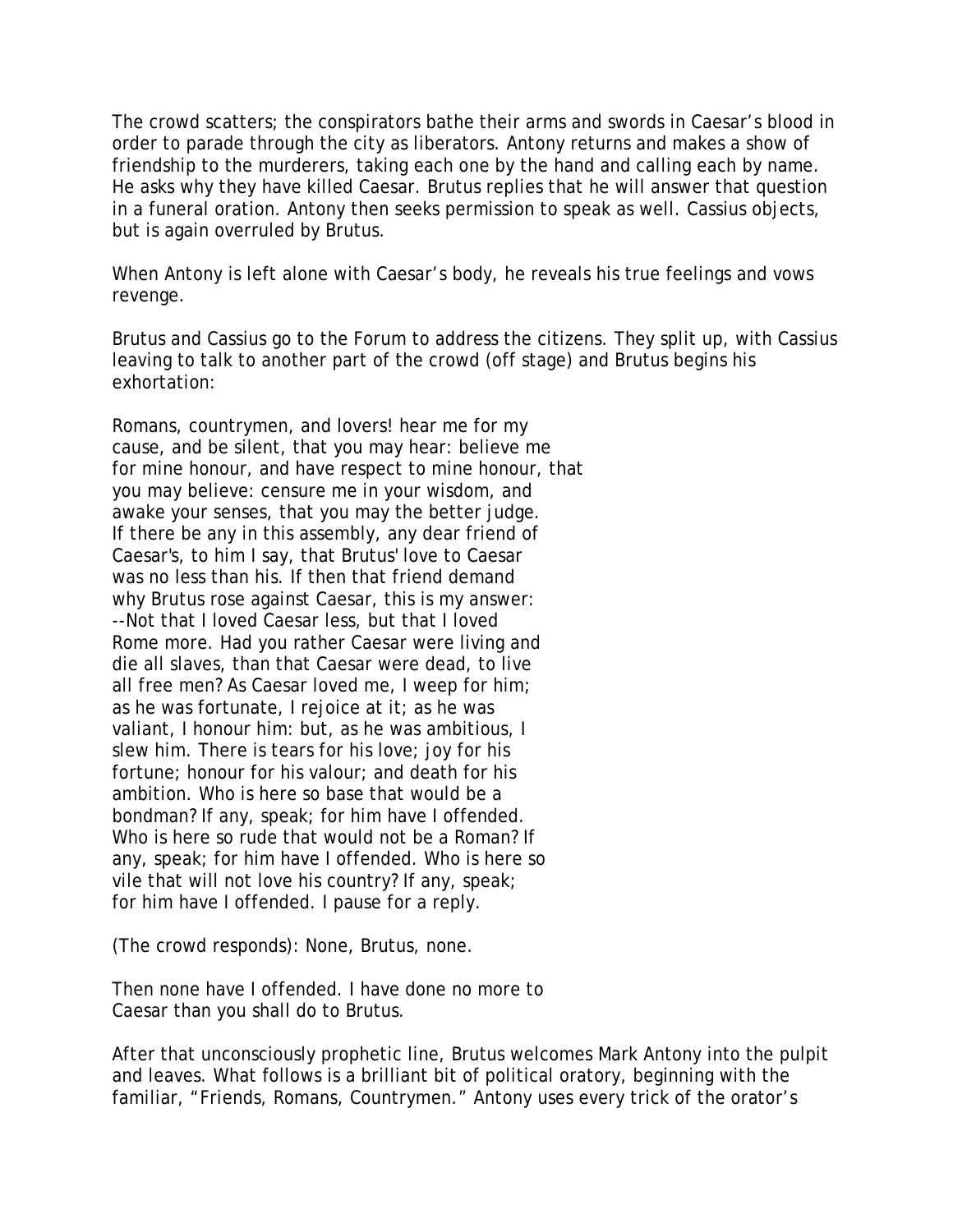trade, none more effectively that the repeated, ironic phrase, "Brutus is an honorable man." By the third time it occurs, the crowd is hooting.

Antony is , by turns,. sarcastic and sentimental, manipulating the crowd's emotions to his purpose. He produces Caesar's will and says he will not read it. This, of course, makes the people clamor for it. He then shows them Caesar's body, ragged with wounds, arousing grief and pity in his hearers. He then speaks with self-deprecation and feeling.

Good friends, sweet friends, let me not stir you up To such a sudden flood of mutiny. They that have done this deed are honourable: What private griefs they have, alas, I know not, That made them do it: they are wise and honorable, And will, no doubt, with reasons answer you. I come not, friends, to steal away your hearts: I am no orator, as Brutus is; But, as you know me all, a plain blunt man, That love my friend; and that they know full well That gave me public leave to speak of him: For I have neither wit, nor words, nor worth, Action, nor utterance, nor the power of speech, To stir men's blood: I only speak right on; I tell you that which you yourselves do know; Show you sweet Caesar's wounds, poor poor dumb mouths, And bid them speak for me: but were I Brutus, And Brutus Antony, there were an Antony Would ruffle up your spirits and put a tongue In every wound of Caesar that should move The stones of Rome to rise and mutiny.

At this, the crowd shouts "Mutiny" and starts to leave, eager to exact revenge. But, Antony has one master stroke left: he brings them back to hear the will which he had said previously he wouldn't read. This is the final spark needed to inflame the people to mob violence and they race away to find and punish the conspirators.

Antony knew just what he was doing and how to get it done. Brutus' oration offered reason and logic. Antony's awoke passion. He has set the city in turmoil and hopes to make something of it. His final line concedes that things are not entirely under his control:

Now let it work. Mischief, thou art afoot, Take thou what course thou wilt!

Many in public life find this scene disturbing, for Shakespeare demonstrates how easily public opinion can be manipulated, even reversed by someone who knows